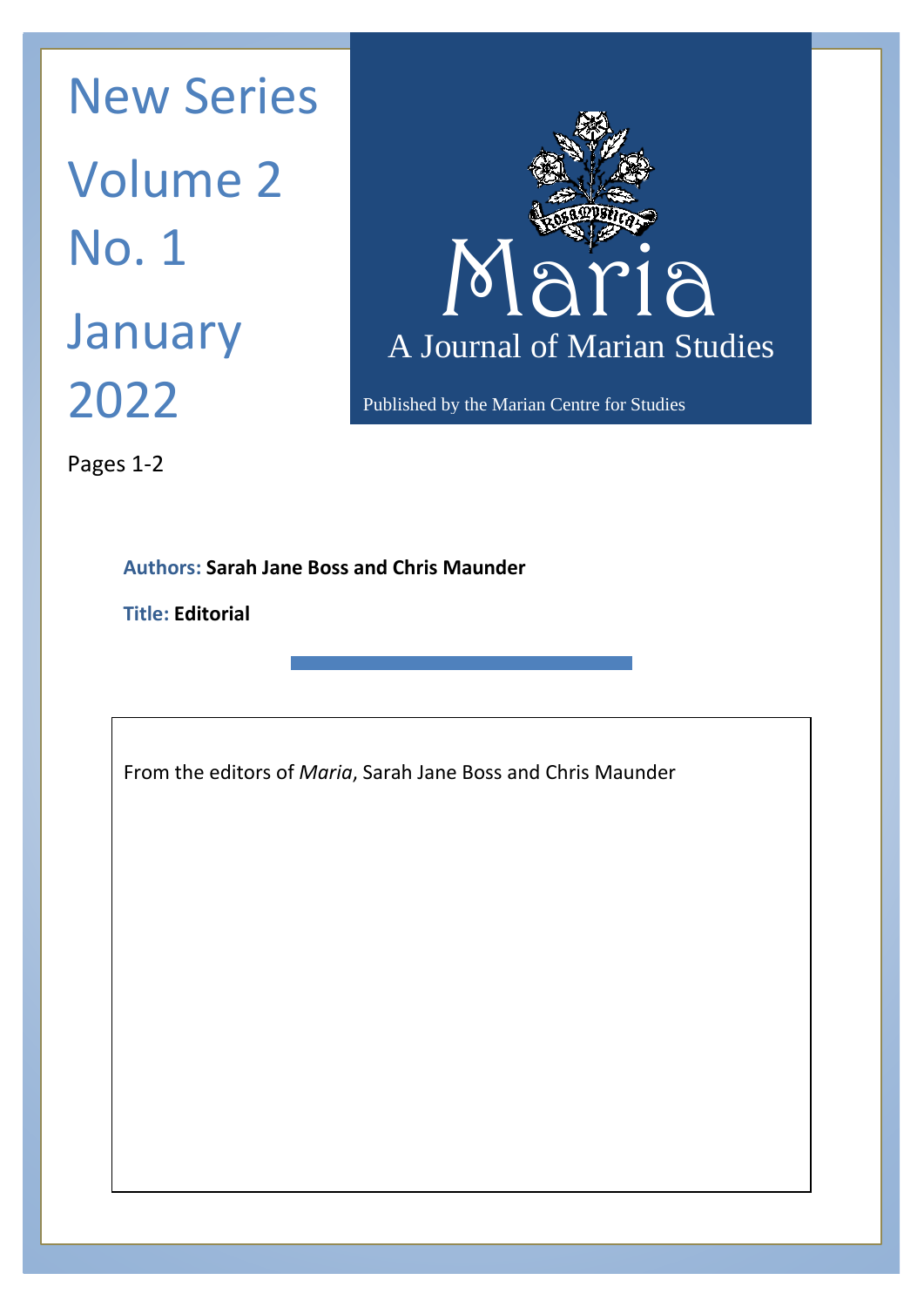Editorial

The Centre for Marian Studies conference held between July 8<sup>th</sup> and 10<sup>th</sup> 2021, on the theme 'Bridges and Boundaries: The Role of the Virgin Mary in Faith and Culture', provided an example of how the boundaries of distance during a pandemic can be bridged by the technology of modern media. While face to face contact over some shared refreshments is always the most enjoyable and productive means of scholars meeting together, internet communication technologies have shown us that when travel is impossible, too expensive, or too great a carbon footprint, successful conferences are still possible, although it can feel odd meeting a range of international colleagues while sitting in your front room, wearing indoor clothing, and sipping a hot drink or munching on snacks that you can't offer to anyone else! Nevertheless, one suspects that the sheer convenience of this mode of coming together will endure beyond the pandemic.

The conference has provided us with three of the articles for this issue of *Maria.*  Patrizia Granziera has provided us with the copy and illustrations for her paper on Mary and images of the divine feminine in colonial Mexico. Rita George-Tvrtković's article derives from her conference paper on Mary in Islam and how this has informed Catholic writing on the Immaculate Conception. Andrew Unsworth's paper could not be presented at the conference due to family illness, and so it is good that the journal now gives him the chance to air his research on Swinburne's Orthodox apologetics and the Virgin Birth. All these excellent papers will give the reader a range of insights into the interfaces between religions and cultures where the Marian image plays an important role.

The remaining article, although not presented at the conference, provides another instance of bridges across boundaries. Marija Pehar's insightful work on devotion to the Immaculate Heart was originally published in Croatian, in *Bogoslovska smotra* (*Theological Review*). It is part of *Maria*'s mission to share ideas on Mary translated from other languages. Another project dear to the editors, and to which Marija's research belongs, is an interpretation of traditional Marian devotions in a way that transcends assumptions and stereotypes, and unearths their riches for a twenty-first century world.

There are two book reviews in this issue, both on volumes published in 2021. Sister Cathy Jones has provided a helpful overview of the Marian material present in *The Oxford Handbook of Divine Revelation*. Chris Maunder has reviewed an English translation of Manfred Hauke's *Introduction to Mariology*, originally published in Italian in 2008. Both of these books are reference works for ongoing consultation rather than one-off reads. Reference works, while costly, create a really useful library. These are, as you might expect, also available as e-books.

Sarah Jane Boss is still working on the completion of the translation of the early twelfth century Eadmer tract on the conception of Mary and this will appear in Vol. 2 No. 2 (July 2022).